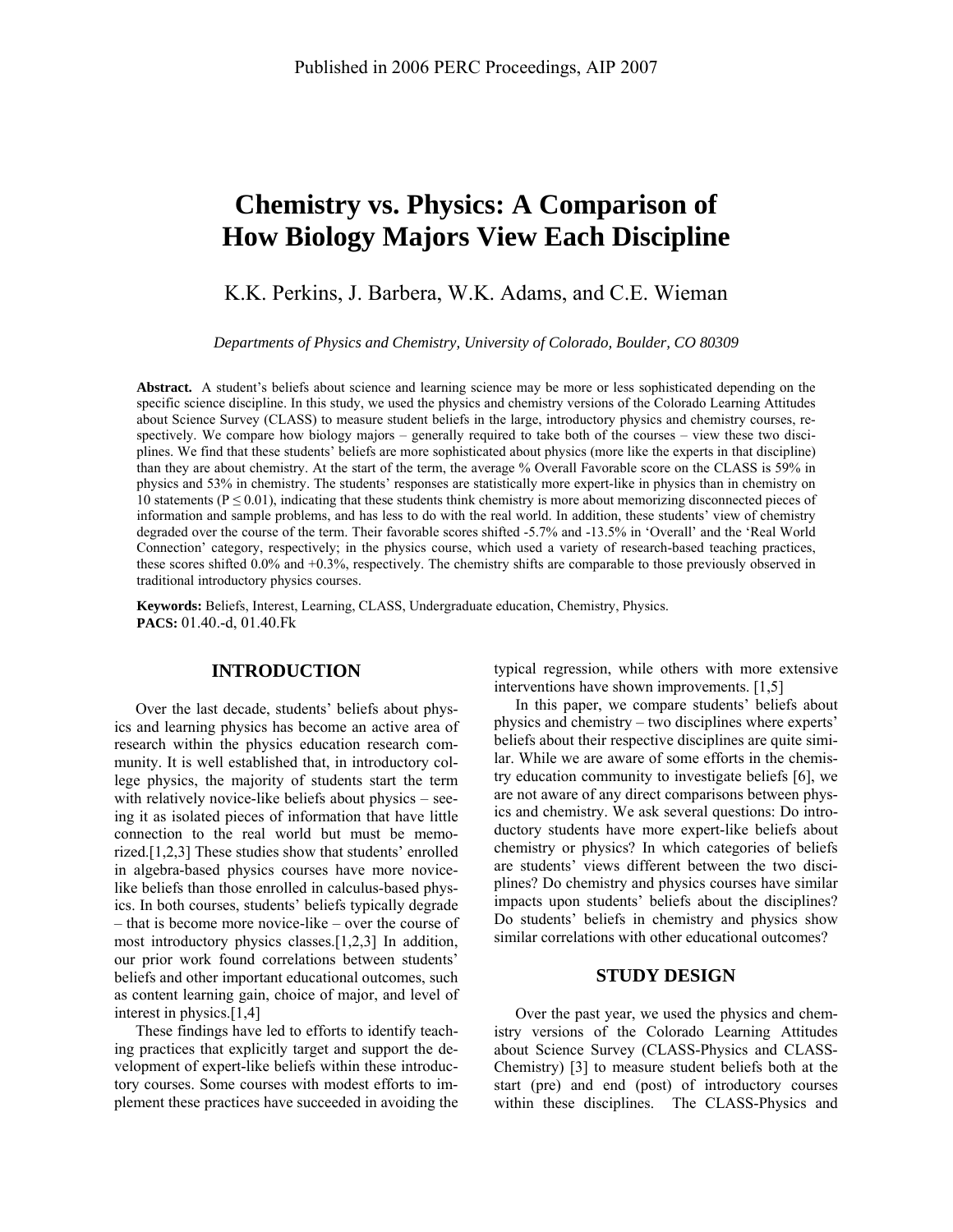CLASS-Chemistry surveys consist of 42 and 50 statements, respectively, to which students respond using a 5-point Likert scale. Thirty-four of these statements meet the criteria for the comparative 'Overall' score – the statements are common between the two surveys (with the word "physics" replaced with the word "chemistry") and have a consistent expert response. These 34 statements are used to determine each student's 'Overall' % favorable belief score – the percentage of statements for which his/her response agrees with that of an expert. Eight belief categories (e.g. 'Real World Connection') are scored using groupings of 4 to 8 statements. The details of the design, categorization, and validation of the CLASS-Physics are reported by Adams et al. [3]. All of the CLASS-Chemistry statements have been validated with student interviews and faculty responses. A paper describing this work is in preparation. [7]

In addition to these statements, we included two supplementary questions on the survey to monitor students' level of interest in physics (chemistry):

*Currently, what is your level of interest in [discipline]?* (very low, low, moderate, high, very high) *During the semester, my interest in [discipline]…*  (increased, decreased, stayed the same)

We purposely chose to use vague questions as opposed to questions that are more specific measures of interest, such as whether students would like to learn more physics. This approach was taken in an effort to measure students' composite affective response towards physics or chemistry. The student's answer naturally depends upon the range of factors relevant to how she personally identifies what makes something interesting.

We have collected CLASS-Physics responses in a first-term, algebra-based Physics I course (Phys I) and CLASS-Chemistry responses in a first-term, introductory general chemistry course (Chem I). In prior research, we have found differences in students beliefs correlating with choice of major [1,3]; thus, in this study, we focus on just the biology majors<sup>1</sup>. We choose first-term courses because college physics courses have been shown to alter student beliefs. [1,2,3] With these data, we are able to compare two large and similar populations of students because there are a large number of biology majors and the students are required to take both courses to fulfill their majors.

From Table 1, we see that both courses were large lecture courses (over 500 enrolled) with a large number of biology majors, the majority of which are women. The results presented here are for the 156

1

|  |  |  | <b>TABLE 1.</b> Introductory courses surveyed |  |  |
|--|--|--|-----------------------------------------------|--|--|
|--|--|--|-----------------------------------------------|--|--|

|                           |           | <b>Chem I</b> | Phys $I - Alg$ |
|---------------------------|-----------|---------------|----------------|
| Total $#$ of students     |           | 812           | 553            |
| Total $#$ of bio students |           | 362           | 330            |
|                           | Total $#$ | 156           | 2.12           |
| Bio with pre/post         | $%$ women | 70.3%         | $72.2\%$       |
| surveys                   | $%$ men   | 28.4%         | 27.4%          |

(Chem I) and 212 (Phys I) biology-majors for which we collected matched pre- and post- surveys. The instructor for the Phys I course is very familiar with research findings in PER and incorporated many research-based practices into the course, including: inclass concept questions where student-student discussions are highly encouraged and reasoning/sensemaking is emphasized; interactive feedback in lecture where students use H-ITT [8] "clickers" to vote; conceptual questions on homeworks and exams; and labs revised to incorporate more discovery. In implementing these practices, the instructor explicitly worked to promote expert beliefs. Although the Chem I course used concept tests and clickers, the course was comparatively traditional, with less emphasis on peer discussion, reasoning, and conceptual learning.

### **RESULTS AND DISCUSSION**

**Incoming students' beliefs.** Students' responses on the pre-course surveys were compared to identify difference between biology majors' view of physics and chemistry prior to any college instruction in the discipline. Statistically significant differences  $(p<0.01)$ between their responses to the CLASS-Physics and CLASS-Chemistry surveys were measured for the 'Overall' score and for three categories – 'Real World Connection', 'Conceptual Connections' and 'Applied Conceptual Understanding'. In Figure 1, we see that biology majors have consistently more expert-like beliefs about physics and learning physics than about



**FIGURE 1.** CLASS survey scores for biology majors at the start (pre) of Phys I (solid) and Chem I (hollow). The students were consistently more expert-like in their view of physics, with the difference being statistically significant (p<0.01) for both 'Overall' and the 3 categories shown.

<sup>&</sup>lt;sup>1</sup> including students majoring in Molecular, Cellular, and Develomental Biology, Ecology and Evolutionary Biology, and Integrative Physiology as well as the now-discontinued majors of Kinesiology and Environmental, Population, and Organismic Biology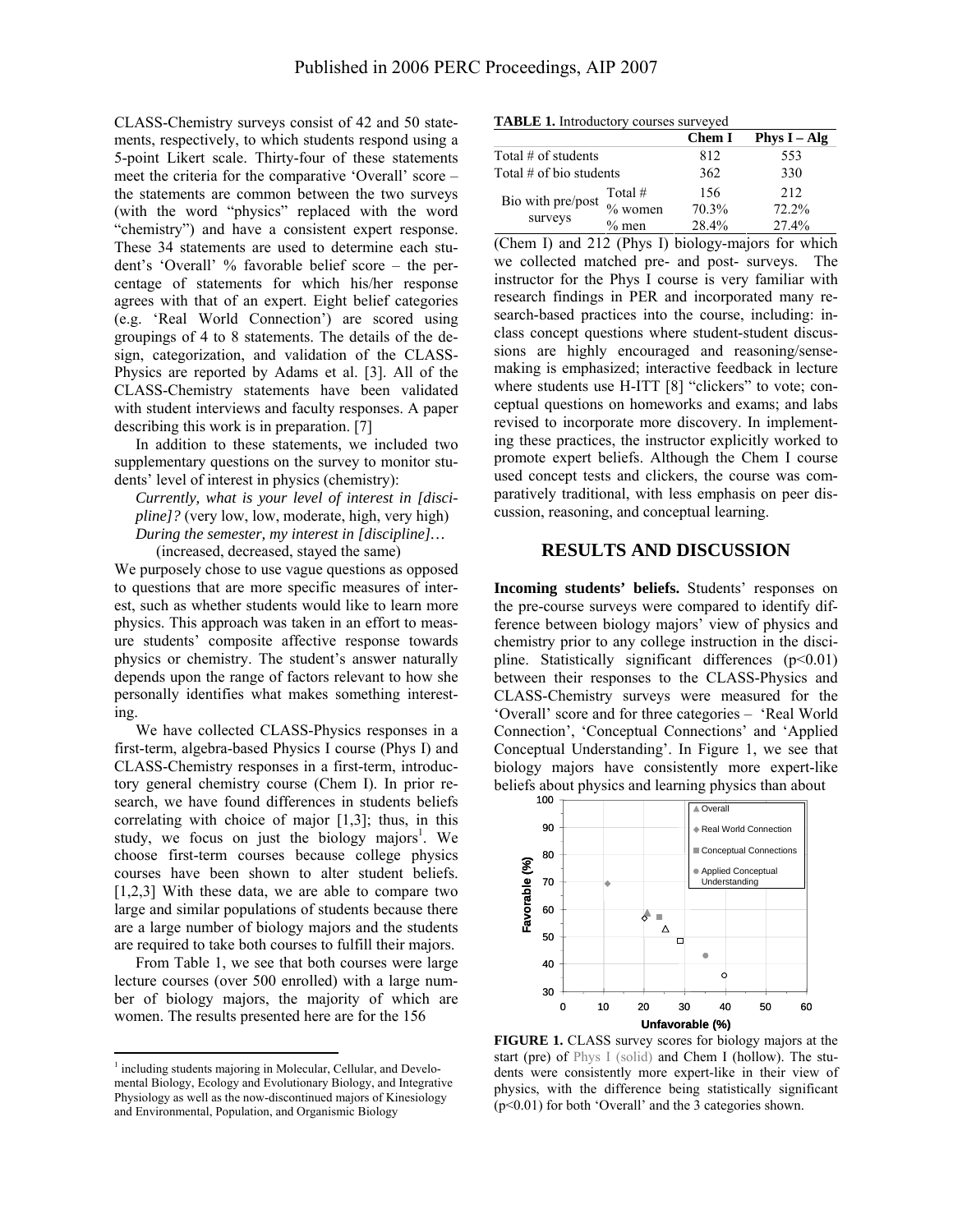

**TABLE 2.** Comparison of *pre* responses on individual CLASS-Physics and CLASS-Chemistry statements<br> **Statements** (**I** = chemistry or physics)<br> **Diff** 

I and Chem I responses and taking the difference of these two values (Phys-Chem). \*These responses are statistically different PHYS I vs. CHEM I using two-tailed z-tests p<0.01. chemistry across these categories. The most dramatic

difference is observed in the 'Real World Connection' category where the % favorable scores are 69.3% for physics and only 56.8% for chemistry, indicating that these biology majors see physics as substantially more connected to the real world – as both describing and being useful to understand real world experiences.

Comparing students' responses to individual statements provides more insight into how their beliefs about physics and chemistry differ. We used "distance from expertness" (as described in the table) to compare the two groups and to quantify the difference. This measure allows one to account for both the % favorable and % unfavorable responses. In Table 2, we list the 10 statements for which the biology majors had statistically different  $(p<0.01)$  responses for physics and chemistry. In all cases, the students responded more expert-like in physics than in chemistry. Several themes are apparent. In comparison to physics, biology majors see chemistry as being *more* about memorizing disconnected pieces of information and sample problems, as having *less* to do with the real world, and as being *less* conceptual, needing math to explain chemistry but not making sense of the math. There are some differences between the responses for men and women in chemistry and physics, but there appears to be no strong discipline-specific aspect to these differences.

We find it especially interesting that the biggest difference is on the statement, "It is possible to explain physics (chemistry) ideas without mathematical formulas." With physics being more mathematically intensive than chemistry, we would have predicted that students would have thought physics was more about math than was chemistry.

The cause of these differences in beliefs is not revealed by these data. We speculate that this discrepancy develops from their prior experiences with science in high school and earlier. One might suspect that these differences could be due to the maturity or experience of the students (biology majors are generally freshmen in chemistry and sophomores in physics); however, as discussed in the next section, the shifts in beliefs observed in chemistry do not support this logic.

**Shifts in beliefs.** Figure 2 shows the shifts in CLASS scores over the course of the term (pre-to-post) for the biology majors in the Phys I and Chem I courses. Only categories for which the shifts are statistically different  $(p<0.01)$  are included. In Chem I, we see the biology majors shifting to be much more novice-like in their beliefs about chemistry – a result consistent with the typical shifts observed in introductory physics courses.[1,2,3] In the Phys I course, however, we observe students beliefs holding steady in most cases. We attribute this to the Phys I instructor's emphasis on